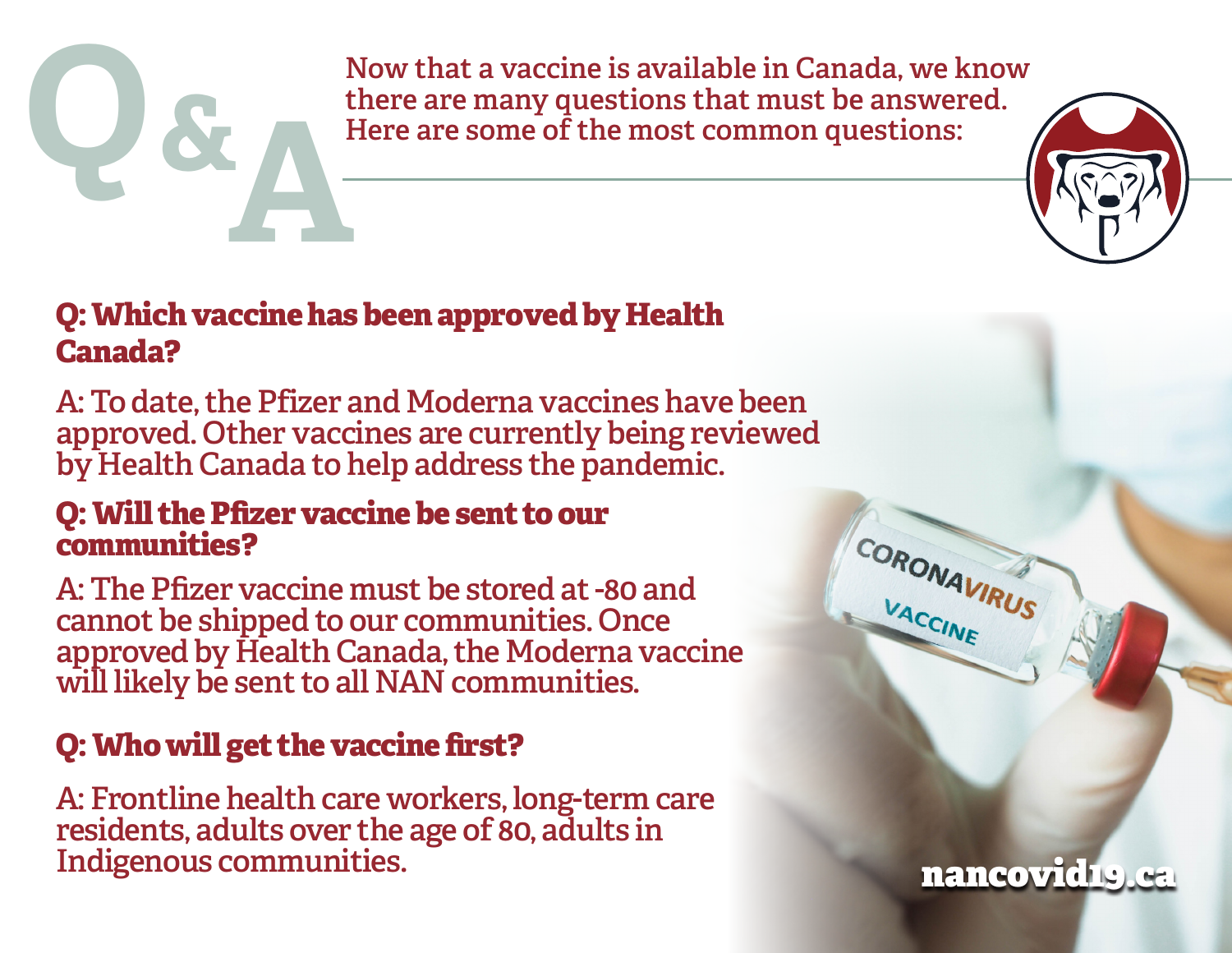

Now that a vaccine is available in Canada, we know there are many questions that must be answered.<br>Here are some of the most common questions: there are many questions that must be answered. Here are some of the most common questions: **A**



## Q: When will the Moderna vaccine be available?

A:The Moderna vaccine has now been approved by Health Canada.

#### Q: How doI get the vaccine if I live in a remote community?

A: Planning is underway on how the vaccines will be delivered. Priority will be given to remote First Nations communities.

# Q: Are vaccines safe?

A: All vaccines are tested and reviewed. Only vaccines that are effective and safe are approved by Health Canada.



# nancovid19.ca